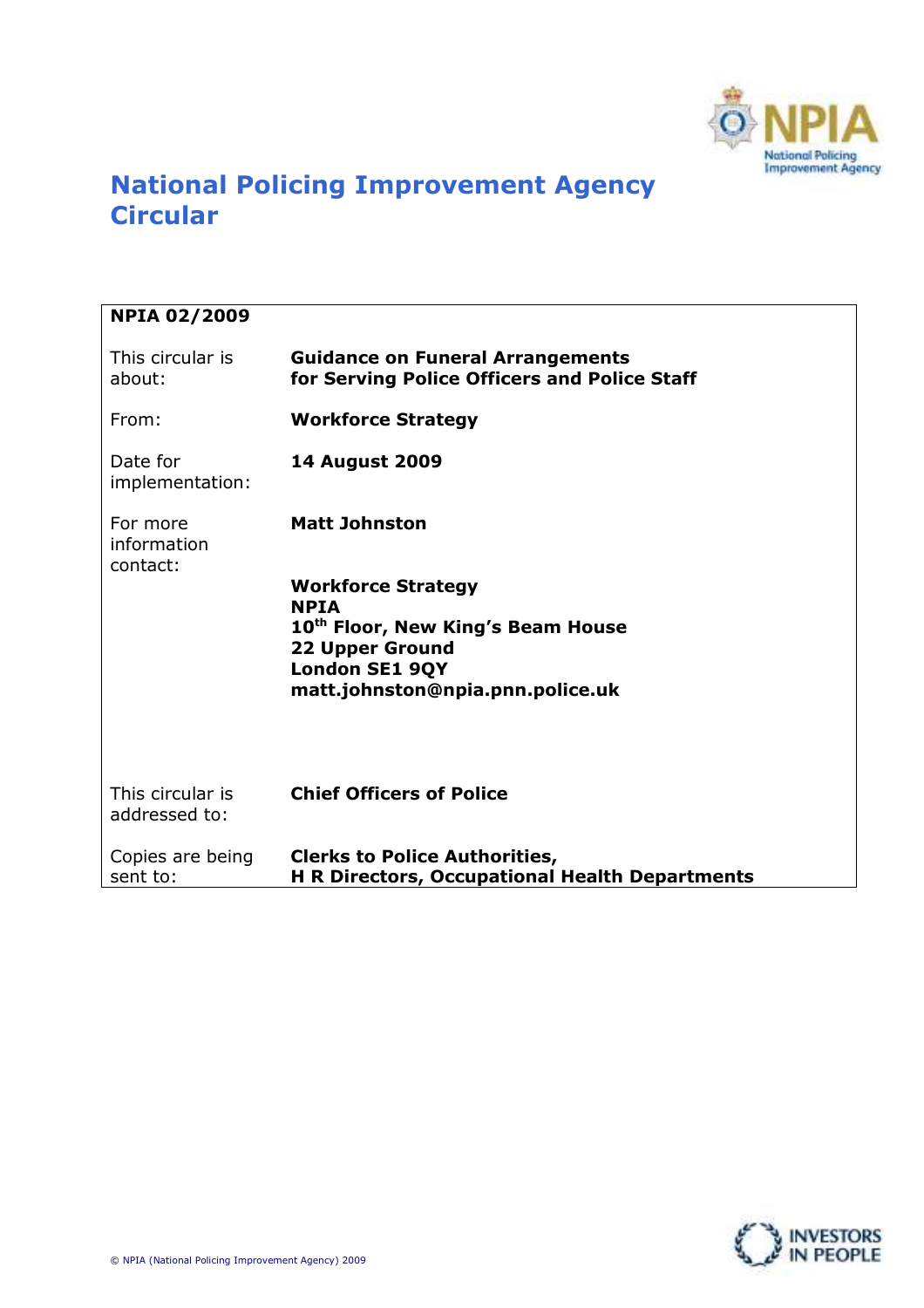### Guidance on Funeral Arrangements for Serving Police Officers and Police Staff

| <b>CONTENTS</b>                                            | <b>PAGE</b>                           |
|------------------------------------------------------------|---------------------------------------|
| 1. Introduction                                            | 3                                     |
| 2. Key points to consider                                  | 3                                     |
| <b>Funeral arrangements</b>                                | 4                                     |
| 3. Types of funeral                                        | 4                                     |
| 4. Gathering information for the funeral                   | 5                                     |
| 5. General police arrangements                             | 6                                     |
| 6. Venues and religious aspects                            | $\begin{array}{c} 6 \\ 7 \end{array}$ |
| 7. Circulating funeral arrangements                        |                                       |
| 8. Transport arrangements for colleagues                   | $\overline{7}$                        |
| 9. Pre-funeral arrangements briefing<br>10. Media interest | $\overline{7}$<br>8                   |
| 11. Provision of police bearers                            | $\bf 8$                               |
| 12. Provision of Order of Service                          |                                       |
| 13. Operational provisions                                 | 9<br>9                                |
| 14. Other arrangements on the day of the funeral           | 9                                     |
| 15. Street lining and Guard of Honour                      | 10                                    |
| <b>Following the funeral</b>                               | 10                                    |
| 16. Following the funeral and associated welfare matters   | 10                                    |
| <u>Annexes</u>                                             | 12                                    |
| A. Funeral arrangements checklist                          | 12                                    |
| B. Protocol for bearers                                    | 13                                    |
| C. Useful charities and support groups                     | 16                                    |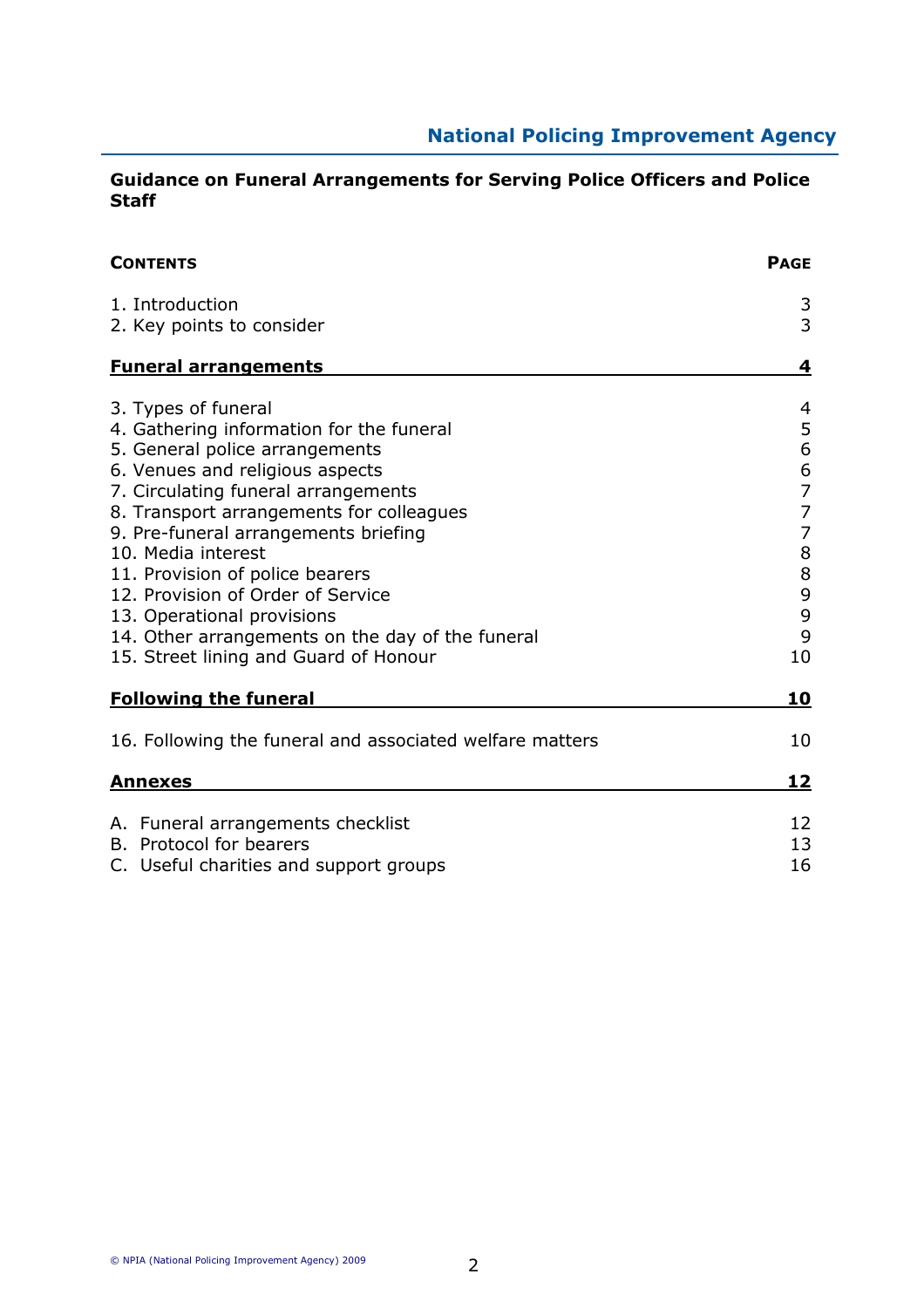# 1. Introduction

1.1 The following guidance has been developed to assist police force welfare departments involved in the organisation of funerals for serving police officers or police staff members. Each funeral will be a unique event. The circumstances surrounding the death, the wishes of families of the deceased and the local provisions of each police force will vary. As such, this guidance does not attempt to outline the detailed processes forces should follow but rather provide advice on the aspects of the funeral in which the police force may be engaged.

1.2 The death of a serving police officer or member of police staff can have a profound effect on colleagues and police forces as well as the relatives of the deceased. Careful consideration should be given to the police force's involvement in funeral arrangements and police forces should be aware of the implications associated with a death in service. This guidance will help ensure that such policies are suitably robust and arrangements can be made with minimal disruption to the grieving process of the family and ongoing priorities of the force.

1.3 It is acknowledged that the 43 police forces have different structures in place and different services and resources available. Some arrangements for funeral services therefore may not be applicable to all police forces (or possible). It is important that police forces consider this guidance in relation to their existing police force policy to ensure the maintenance of nationally consistent processes.

# 2. Key points to consider

2.1 When developing a police force policy on funeral arrangements, the following points for consideration are of critical importance:

- When arranging a funeral service the police force should ensure that a designated, appropriate individual is identified to manage this process.<sup>1</sup> It should be noted that friends and/or family of the deceased may not be suitable for this role.
- There is no 'right' or 'wrong' funeral. The involvement of the police force in the arrangement of a funeral should only be at the behest of the relatives of the deceased and the role of the force in this process should accord with the wishes of the family. No arrangements should be made without their knowledge and consent.

 $<sup>1</sup>$  It is noted that the differences in welfare structures means that there is likely to be no generic job</sup> title to which this role will be assigned for all police forces. For this reason, references to job titles and rank have been kept to a minimum. However it is critical that individuals are clear as to the roles that they have been given and that they are of sufficient authority to successfully fulfill these roles.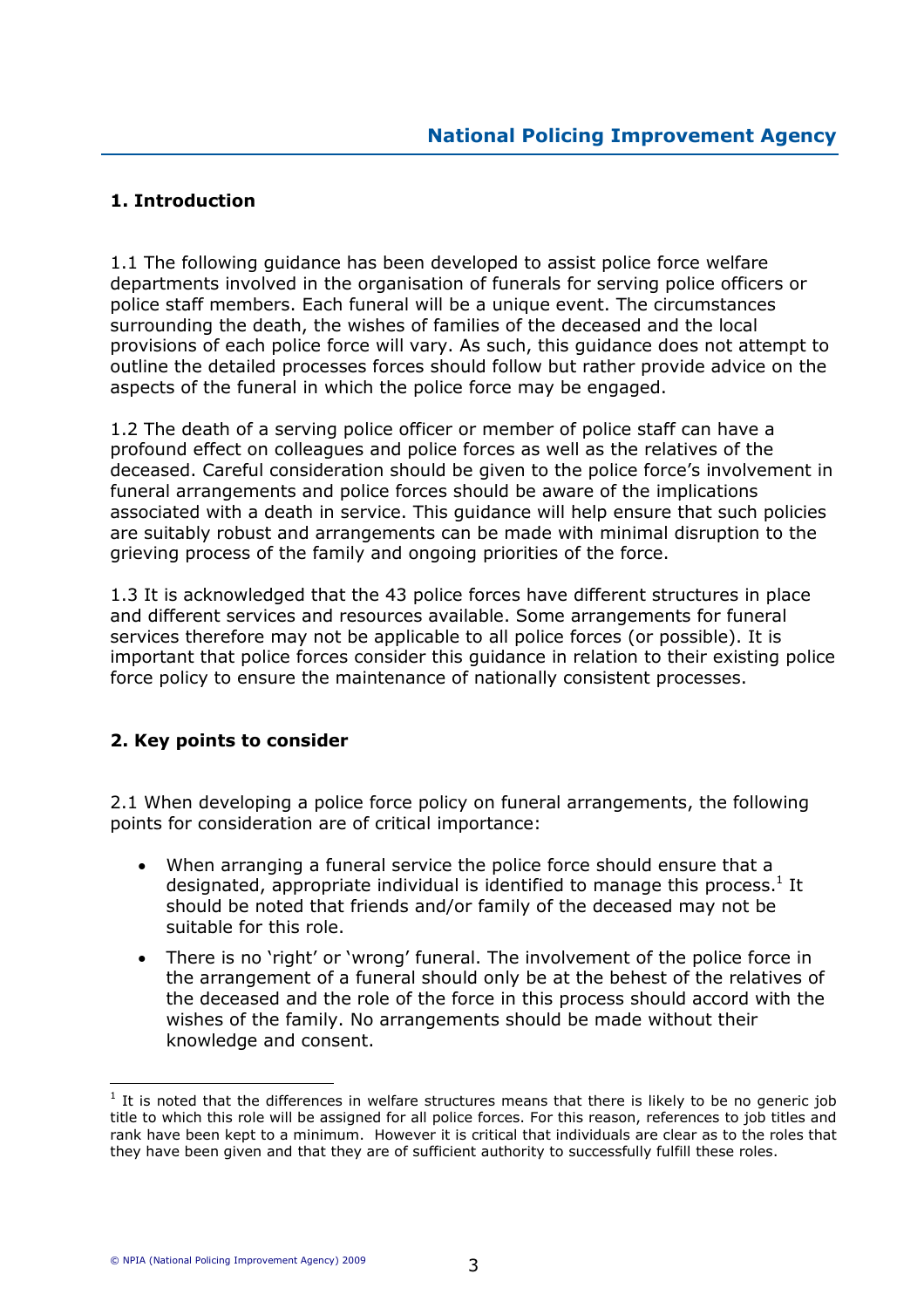- The officiating person should also be consulted as to whether the following guidance, or request from the relatives of the deceased, is appropriate for each funeral. It is important that following this consultation nothing is changed without the consent of the family.
- Careful consideration of particular faith and cultural issues associated with funeral arrangements should be given. In the event of a death in service it is advisable to contact the police force's equality/ diversity department and any local support groups to ensure that appropriate faith and cultural aspects are observed and are in line with the wishes of the relatives of the deceased.

### Funeral arrangements

### 3. Types of funeral

3.1 Families of the deceased may not be aware of any particular arrangements that are available to them. Police forces should be clear as to the support that they can offer. The following outlines categories of funeral arrangements which police forces may wish to use as a starting point for formulating local policy and when assisting the relatives of the deceased. These may be varied accordingly to suit the circumstances and facilities available to police forces. A checklist of relevant tasks is attached at Annex A.

### Full service funeral

3.2 This is normally only held when the death occurs in the line of duty. The service will be arranged by the local police force and could potentially include police officers and members of police staff. Police involvement would normally include attendance of senior officers, a police choir (if applicable), the bearer party, street lining at the funeral venue and ushers. There could also be a printed Order of Service (the production of which will be the responsibility of the police force) and the service drape/ force flag is placed on the coffin. Consideration should also be given to requests for a eulogy from a senior officer or colleague.

### Service funerals

3.3 This is normally held when a serving police officer dies in any circumstances on or off duty. It normally includes senior officers, the bearer party, a street lining party, a printed Order of Service and the service drape/ force flag is placed on the coffin.

### Small service funerals

3.4 This is usually held when relatives request only a small involvement from the police force e.g. when a police officer or member of police staff has been retired for some time. Here police officers or members of police staff attend in uniform and the service drape/ force flag may be used.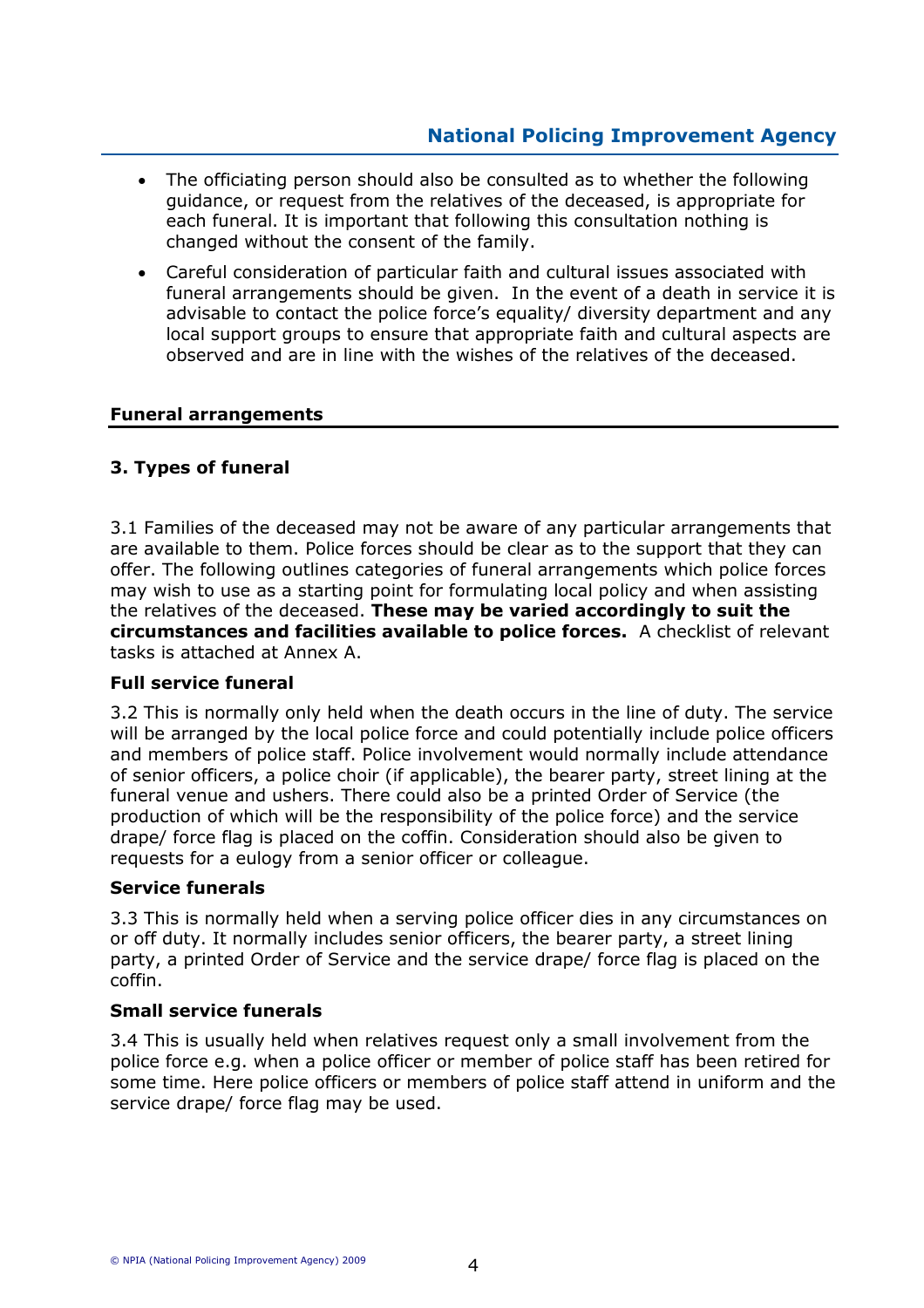### Private funerals

3.5 In the case of private funerals, there is little police force involvement. Relatives may simply request a representative group of police officers/ police staff – who will attend in plain clothes unless otherwise instructed.

### 4. Gathering information for the funeral

4.1 A family spokesperson may be appointed - if the family so wishes - to act as a direct liaison with the welfare section or an appointed individual (in many police forces this would be Welfare Liaison Officer or a Family Liaison Officer). It may also be necessary to arrange for a close colleague of the deceased to act as a go between which may make the process for arrangements less stressful.

4.2 There may be special requests for the funeral and it must be remembered that there is no standard right or wrong but only what is appropriate for each family. However, police forces should clearly communicate what services they are able to provide for funerals which may include:

- A Guard of Honour
- Bearers
- A force flag and/or force emblem on top of the coffin
- A requirement to wear police uniform (if dress uniform is available)
- Executive Officers (seated alongside the family at the front of the venue of the funeral service)
- Arrangements for flowers or other public donations
- Chaplain involvement
- Requirements for Orders of Service (printed by the police force)
- A wreath (which may be placed on top of the coffin together with a cap/helmet and decorations).

4.3 For some families the death may have come as an enormous shock and whilst they may be unclear about exactly what they want, often families have very clear ideas about what they **do not** want. It is equally important to respect these requests. These requests may translate into the following considerations:

- Is the service (or any part of it) to be private?
- If it is not private, what is the time, date and venue of service?
- Are there any faith and cultural considerations that should be respected/ taken into account?
- If police bearers have been requested, have any particular colleagues been requested?
- Where should messages of condolence be sent?
- Are flowers acceptable or have donations in lieu of flowers been requested?
- If flowers are chosen, where should these be delivered to? If donations are preferred, where should these be directed?
- If the production of an Order of Service has been requested of the police force, consider the time constraints and permissions that may be required from persons officiating at the service.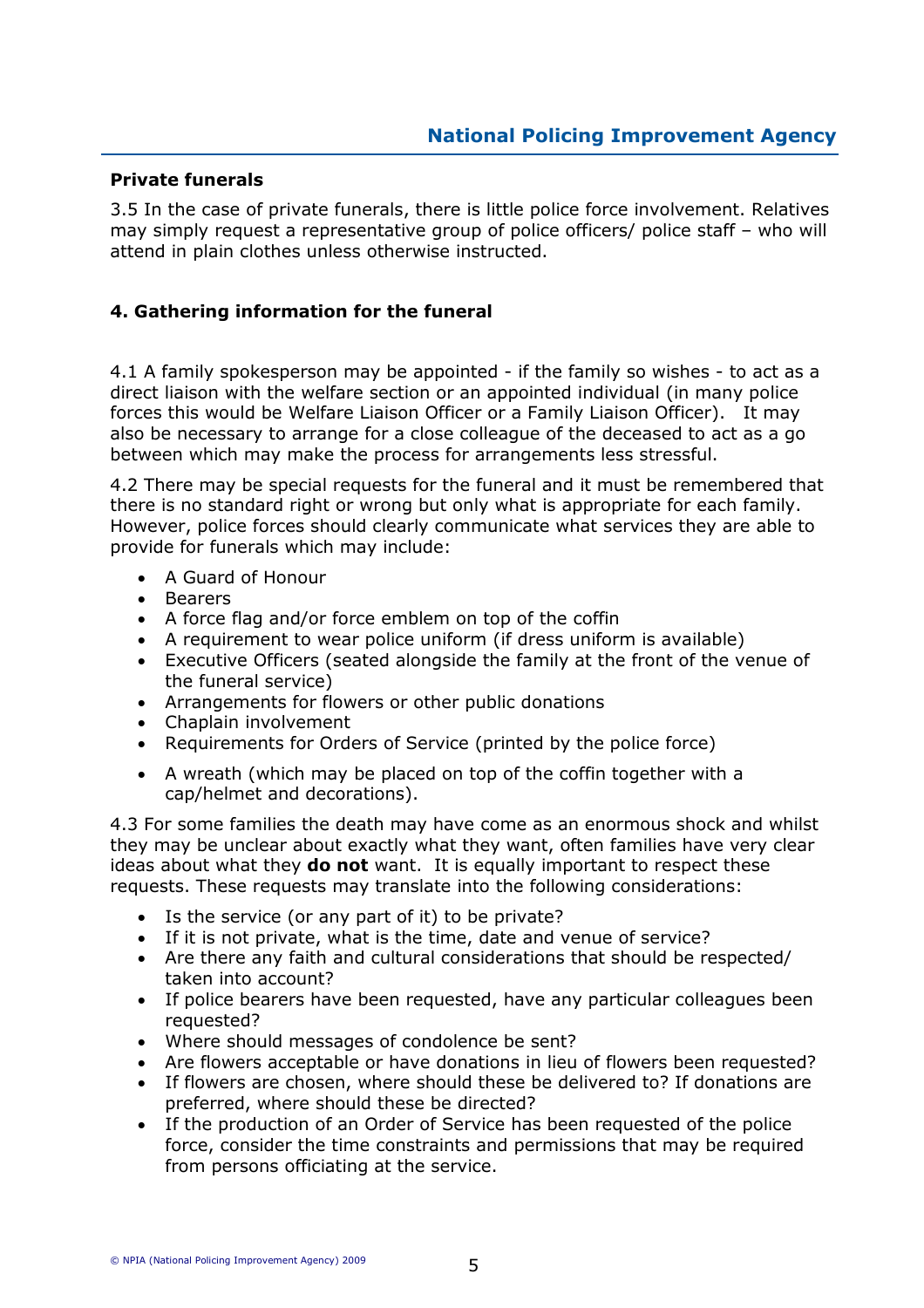- Are colleagues to attend in uniform?
- Has the family any objections to a Guard of Honour forming as the funeral procession enters and leaves (as is the usual practice)?
- Has the family requested a member of the Chief Officer Team to represent the force at the funeral and does this conform to particular faith and cultural customs?
- If any special request has been made by family for friends and colleagues to meet after service for refreshments, then details may need to be circulated.

4.4 The above information should be collated and passed onto the designated coordinator<sup>2</sup> for circulation.

### 5. General police arrangements

5.1 It is important to remember the two distinct roles being performed by police personnel at the service. These are:

- those mourning
- those on duty to facilitate the service.

5.2 Police personnel, who attend as mourners, may do so on a voluntary basis and may be in plain clothes or in uniform, to accord with the wishes of the relatives.

5.3 Requests for individual officers or groups to attend a funeral in uniform within or beyond the police force district may be dealt with by area commanders.<sup>3</sup>

5.4 Where required, those on duty at the service may be deployed for security, crowd control, press control and traffic duty, etc. as at any other event.

### 6. Venues and religious aspects

6.1 Relatives may wish to use a local venue or minister of religion (where appropriate) known to them or the deceased. In other cases, a suitable local venue which is appropriate to the deceased person's faith (if applicable) should be sought.

6.2 When discussing the form of service for the funeral, advice should be sought from the person who will perform the service, to ensure that the rites and ceremonies of that particular religion are complied with. Consideration should be given to services which end at a crematorium due to the time constraints at these venues. In such instances extra time provisions may need to be arranged with the crematorium.

 $\circledcirc$  NPIA (National Policing Improvement Agency) 2009

 $\overline{a}$ 

 $^2$  For information about the role of the coordinator/ co-ordinating officer, please refer to Section 5 of the Guidance on Handling a Death of a Serving Member of the Police Service.

 $3$  In order to make the guidance generic to different force structures the term 'area' refers to the force equivalent of an OCU or BCU.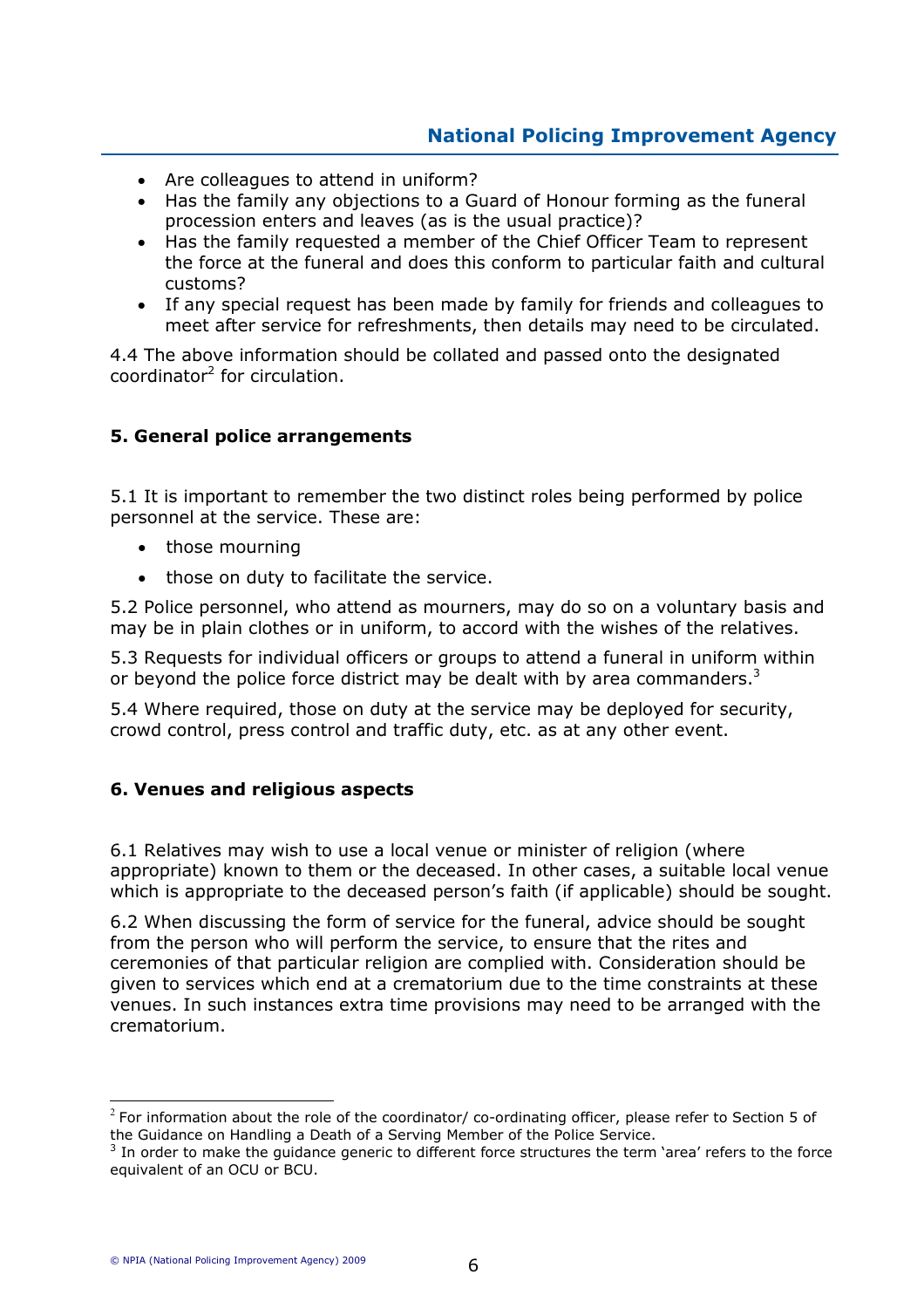# 7. Circulating funeral arrangements

7.1 Following a death in service, consideration needs to be given to informing colleagues about funeral arrangements. Communication of these arrangements needs to be done force wide and include any other police force(s) the police officer or member of staff may have served with, including those that the deceased was seconded to.

7.2 It is advised that the circulation include details of:

- Full name and any name by which the officer or member of staff was popularly known
- Rank/ job Title.
- Station
- Date of death
- Age
- Career details
- Details of next of  $\text{kin}^4$
- Details of any dependants
- Address where messages of condolence may be sent
- Funeral details (if private then simply state this) such as the time, date, venue, place where flowers/donations can be sent, police bearers, appropriate dress, whether there is to be a Guard of Honour, etc.
- Details of any transport being provided by HQ or area stations.

### 8. Transport arrangements for colleagues

8.1 In the event of the funeral being held at a distance from the deceased's place of work, consideration may be given regarding the possible need for transport for colleagues. It may occasionally be prudent to ask those colleagues who intend to use this transport to contact a nominated person to ensure adequate provision is made.

### 9. Pre-funeral arrangements briefing

9.1 It is advisable that all participants in any aspect of the service **should be fully briefed before the service takes place.** Rehearsals for the participants - e.g. readers of lessons or addressors, ushers, or Guard of Honour - should be considered to ensure they are comfortable with the role and familiar with the layout of the venue and the acoustics of the building.

 $\overline{a}$ 

<sup>4</sup> This should not include contact details in order to avoid unwanted intrusion into the grieving process.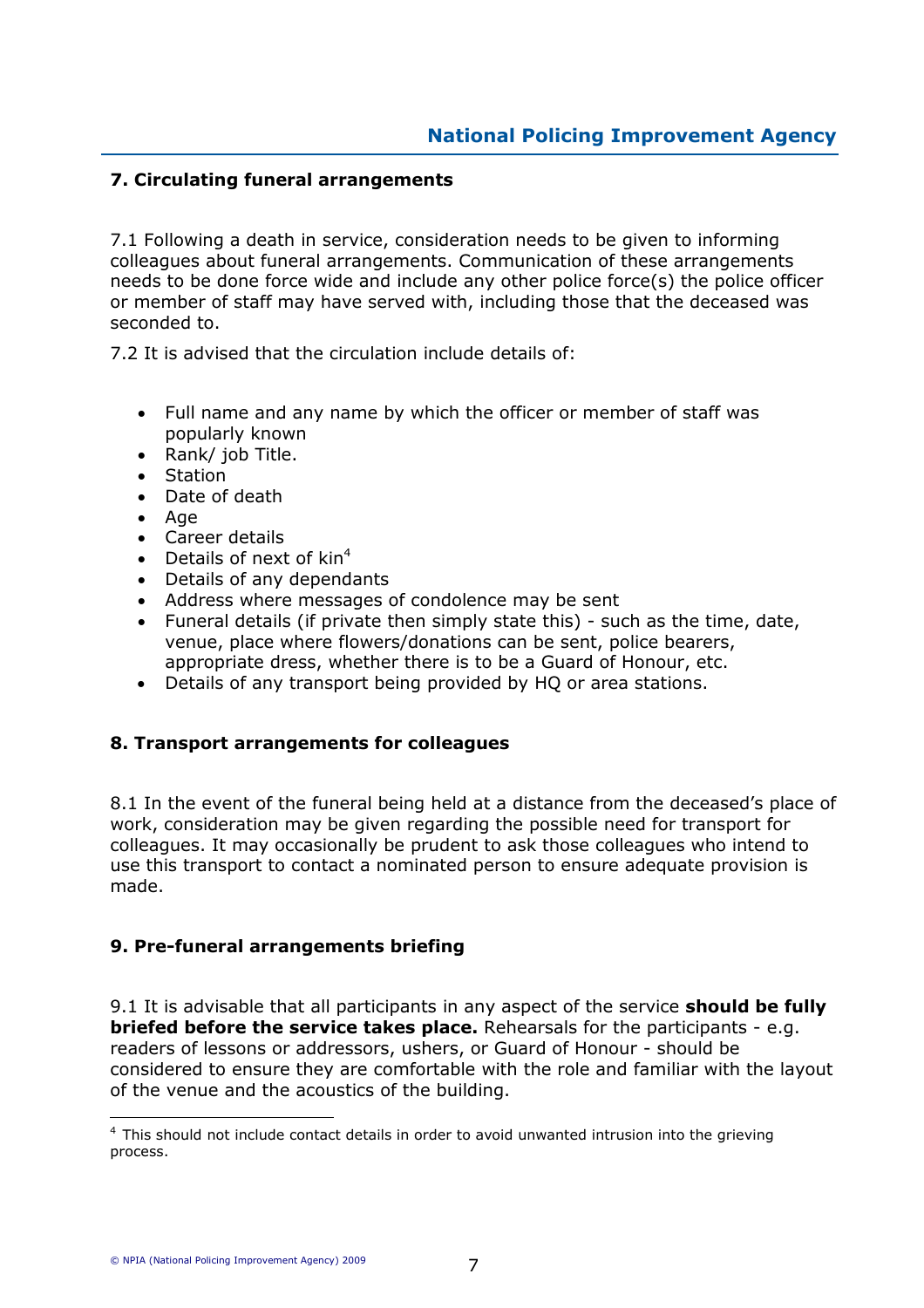### 10. Media interest

10.1 There may be local and, in some cases, national media interest. Police forces are advised to consider how best to manage this interest and support the wishes of relatives and the person responsible for conducting the service. Where there is media interest, police forces are advised to consult with both the person conducting the service and relatives. For a larger service, police forces may consider provision for a designated pen for the press outside of the venue where the service is to take place to prevent unwarranted intrusion and interference. While rare, police forces and press offices should be mindful that it has been known for police funerals to have a degree of negative publicity from the press.

### 11. Provision of police bearers

11.1 Police forces should attempt to comply with any family wishes for any specific personnel to perform the role of bearer. However, police forces should also be aware that not everyone may be comfortable performing this role and should therefore not be under obligation to do so. It is therefore advisable that a senior officer coordinate the provision of bearers within the area or department. Bearers will require transport (and, where applicable, attire such as white gloves) and it is the responsibility of the officer in charge of the bearers to ensure these arrangements are made.

11.2 Most funeral directors are happy to advise and assist persons performing this role. Bearers may be naturally anxious performing the role and a rehearsal can provide important reassurance. If possible, a visit to the venue where the service is to take place prior to the ceremony and any rehearsal should be carried out. The officer in charge of the bearers should arrange this directly with the funeral director and person responsible for conducting the service at the venue.

11.3 The following may be of assistance to organisers receiving such a request for bearers:

- The normal number of officers required is six (plus one who takes command).
- Two reserve officers should also be selected, as they will normally be required to assist either at the hearse or inside the venue at which the service takes place.
- The rank of the officers used is of no importance as the family may request his/her closest colleagues, irrespective of rank.
- If the family do not express who should take part, then six constables, with one sergeant to take command, is normal practice.
- The officers or members of staff chosen should be of similar height, although a small variation in height is acceptable. They should all be fit and not suffer from heart or back problems.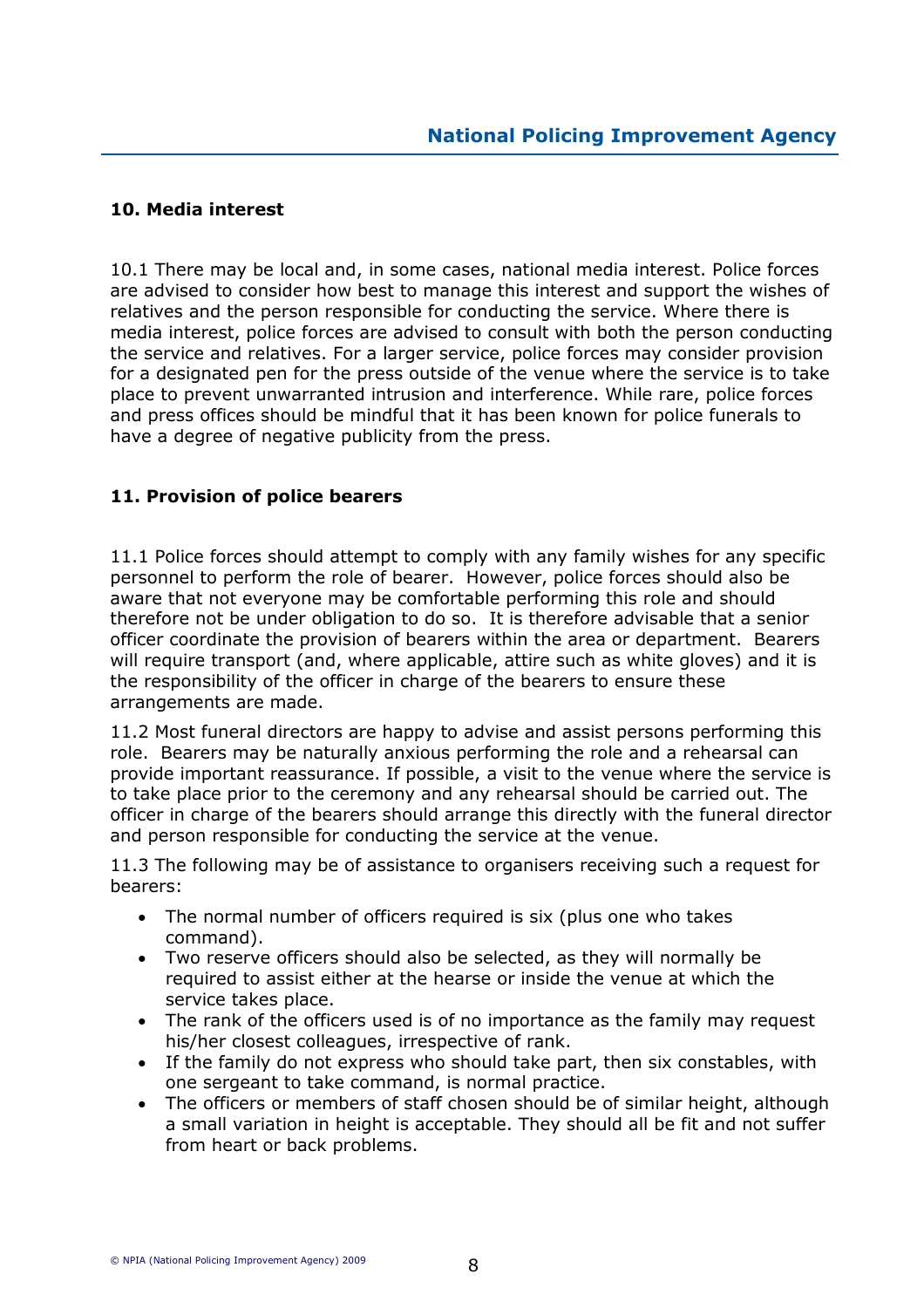• Full uniform is to be worn, with the addition of white cotton gloves. No head gear is to be worn.

11.4 Police forces may wish to also consider allowing the members of the bearer party to use small shoulder pads (if available) to decrease discomfort whilst carrying the coffin.

11.5 Uniformed bearers may also, where appropriate, wear medals e.g. where this is requested by the deceased's relatives. Normally, medals are only worn if the deceased's decorations are displayed on the coffin.

11.6 Further information regarding the protocol of bearers is outlined in Annex B.

### 12. Provision of Order of Service

12.1 Where appropriate/ requested by the family, the delegated person (in many police forces this role will be performed by the chaplain and/or Welfare Officer) should liaise with the family and person responsible for conducting the service to produce a draft Order of Service for printing. This will also require liaison with printing services to ensure timely production. The production of the Order of Service will be the responsibility of the police force.

12.2 Once printed one copy must go to person officiating at the service and arrangements must be made to deliver the copies to the venue prior to the funeral service.

12.3 Two people should be identified to distribute these to everyone attending the service. These could be friends, colleagues or people identified by the place of worship.

### 13. Operational provisions

13.1 Once the venue, time and date for the service are confirmed it may be necessary to liaise with area operations managers in order that they can make any necessary arrangements for parking or traffic control.

13.2 If information about local parking arrangements needs to be circulated, the Coordinating Officer must be kept up to date.

### 14. Other arrangements on the day of the funeral

14.1 Service flags may be flown at local police stations or at the place at which the service is to take place (e.g. a church) at half-mast.

14.2 Relatives and next of kin will understandably need moral support on the day. In the absence of a member of the family, close colleagues can arrange for officers from the unit of the deceased to give support throughout the event. However,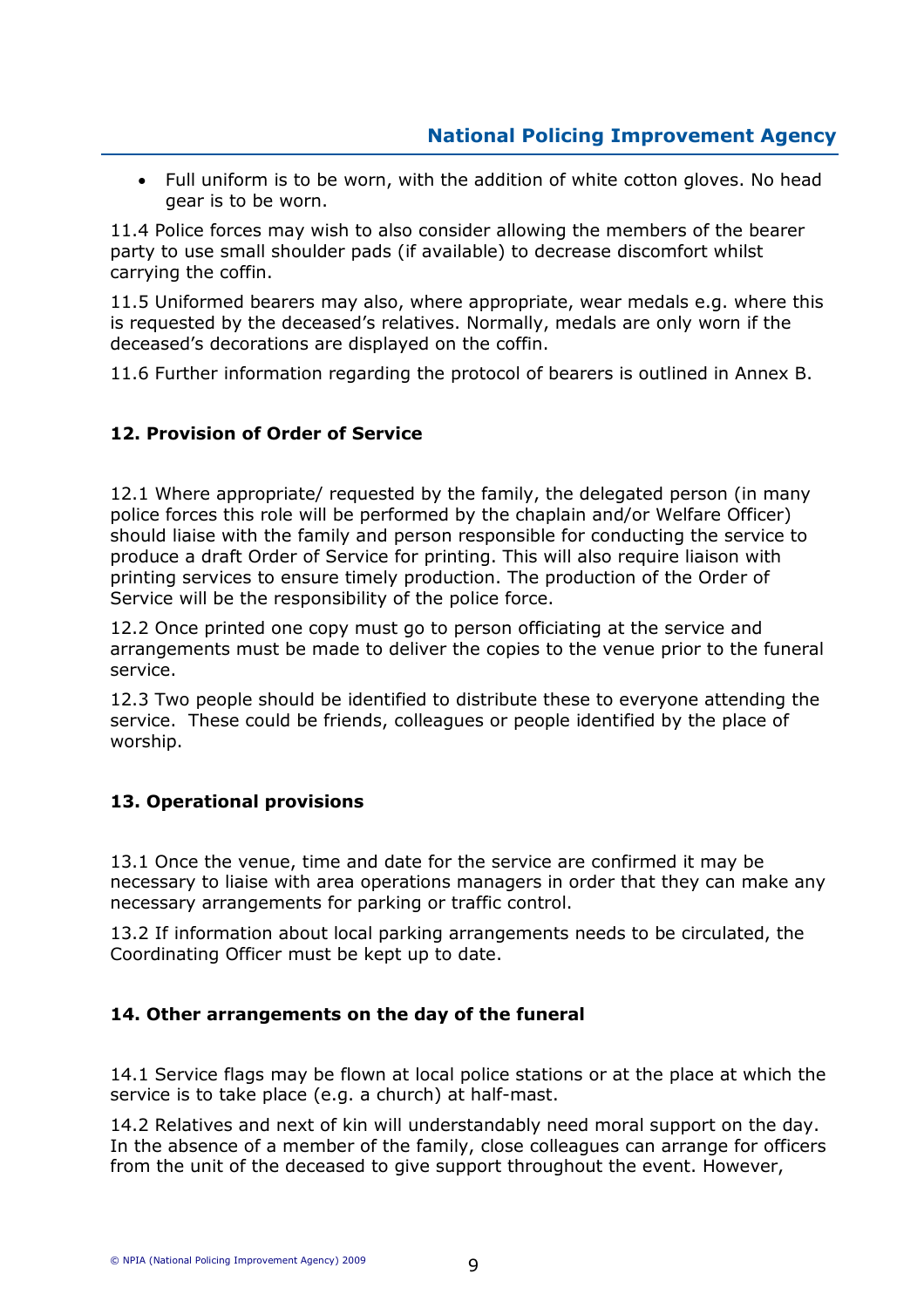police forces should bear in mind that colleagues of the deceased must also be given time to come to terms with their loss and the grieving process. As such, whilst some officers and staff may wish to actively assist in supporting members of the deceased's family, it may not be appropriate in all circumstances.

### 15. Street lining and Guard of Honour

15.1 There can be a street lining of members of the extended policing family on approach to the place at which the service is to take place. The officers or members of staff nearest the ceremony location should be colleagues from the station or unit of the deceased. If there is insufficient room for all members of the Guard of Honour to stand outside the venue, only colleagues of the deceased should stand there.

15.2 On the approach of the coffin, only those officers of the rank of inspector and above shall salute; all other officers should stand to attention.

15.3 If the procession of the cortege passes the police station of the deceased, a small Guard of Honour should be positioned outside. Only officers ranked inspectors and above should salute.

### Following the funeral

### 16. Following the funeral and associated welfare matters

16.1 After the funeral, a list of cards and wreaths may be retained for the benefit of the family. Wreaths can be taken to the graveside by the undertaker at the request of the family.

16.2 The family may continue to need support after the funeral. Grieving is a painful and difficult process, which will be unique for each individual. There may be specialist services/support groups that could help families through this process and the Welfare Officers and Chaplains should assist families to access these services. Family Contact Persons should ensure that appropriate aftercare is in place before their role comes to an end. Specialist support associations may prove invaluable to ensuring that this support is in place. Family GPs can also be a good source of support.

16.3 At a practical level the Welfare Officers may assist with applications under the Police Pension Scheme (1987 or 2006) and welfare funds (if available). They can also offer other practical help, such as resolving financial issues.

16.4 Colleagues and friends at work may also require additional support. Line managers should liaise with the Welfare Officers, Chaplaincy and Occupational Health to ensure this support is in place.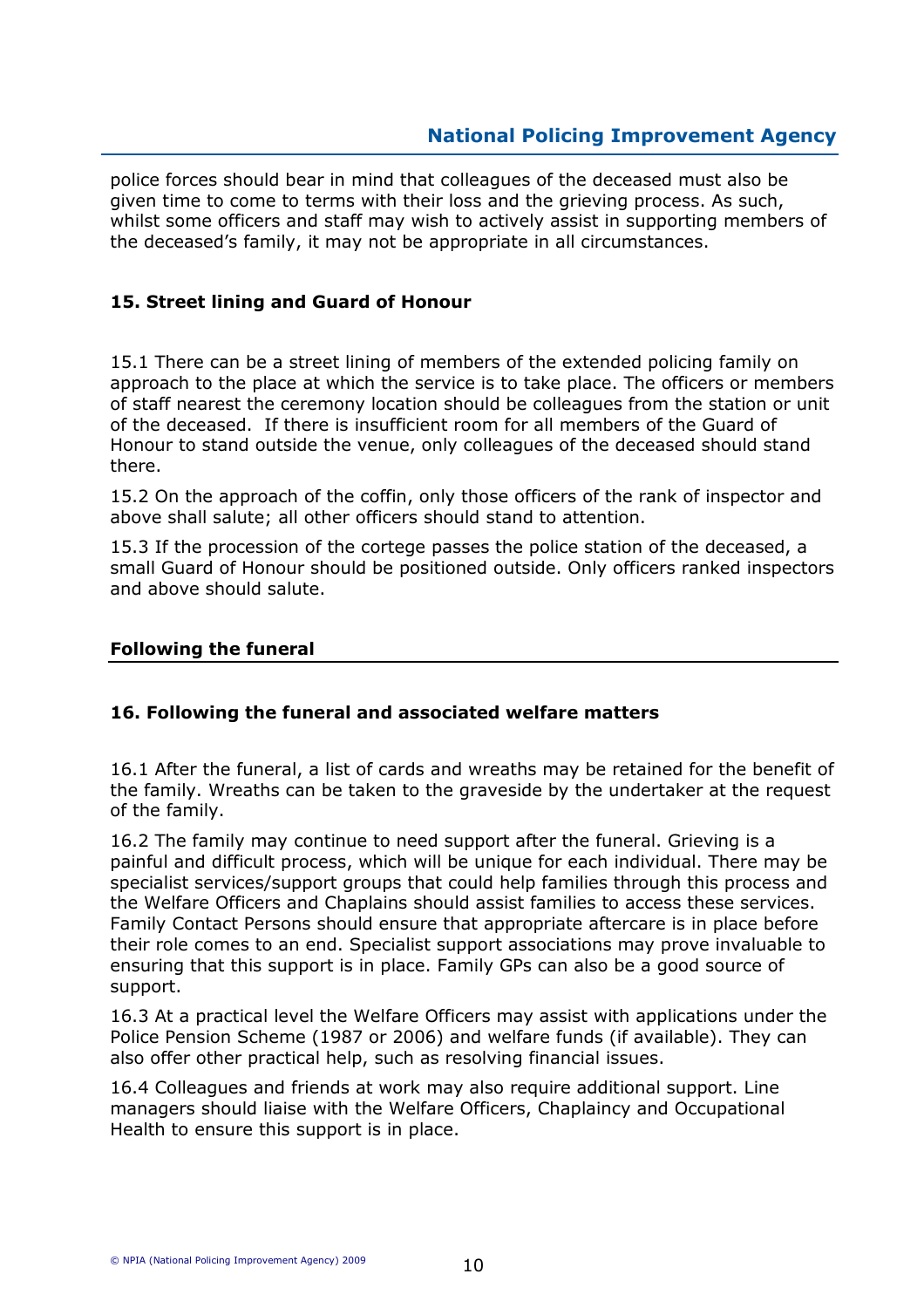16.5 Senior management teams need to also remember that a death which has been witnessed by colleagues may necessitate additional support being put into place. As long as initial support has been instigated, as directed by primary task considerations immediately after the incident, officers will be aware of how to access additional support as necessary. However, line managers should continue to monitor and support their staff to identify and address any difficulties.

16.6 Welfare matters may be referred to Occupational Health Welfare Counsellors (if available) and the Superintendent's Association of England and Wales or the Police Federation of England and Wales in the case of police officers. In the case of police staff, the appropriate trade union should also be informed.

16.7 Welfare officers/ departments arranging funerals should remember that the registration of the deceased's death may only be carried out by certain categories of person and, as such, is a matter for the next of kin only.

16.8 As the level of aftercare will be different for each individual, consideration should be given as to how the police force maintains contact. It should be noted that in some instances relatives of the deceased may not want any further contact with the police force.

16.9 Where a next of kin or other relatives cannot be traced, the area commander should arrange for the funeral. Funding from the Police Benevolent Fund may be obtained in these circumstances.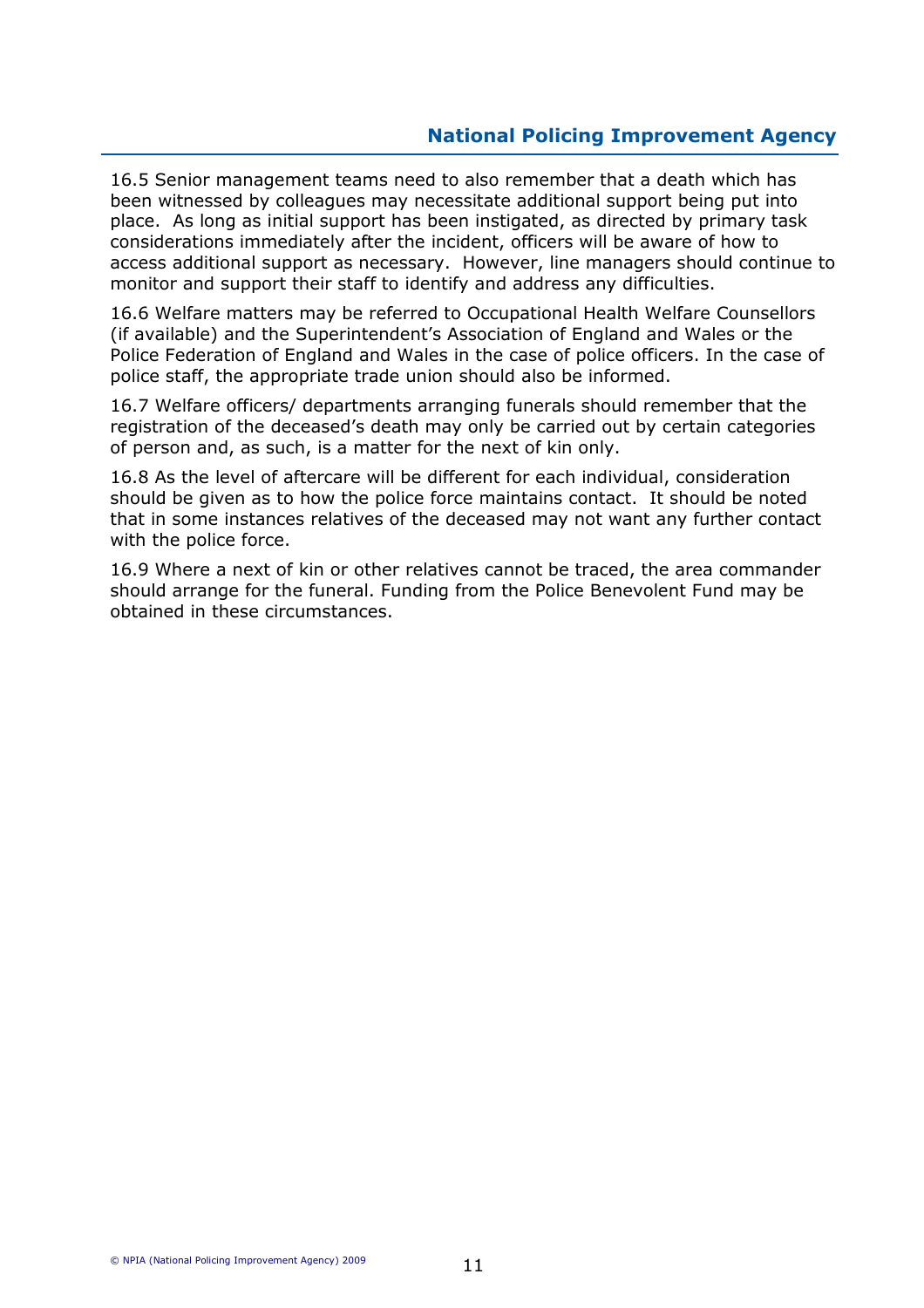### Annex A

# Funeral arrangements checklist

| <b>Task</b>                                                   | <b>Person Responsible</b> | <b>Arranged / Completed</b> |
|---------------------------------------------------------------|---------------------------|-----------------------------|
|                                                               | <b>And Contact No.</b>    | <b>Confirmed by:</b>        |
| Gather info regarding<br>funeral arrangements                 |                           |                             |
| Circulate funeral<br>arrangements (unless<br>private)         |                           |                             |
| Organise transport<br>arrangements for<br>colleagues          |                           |                             |
| Produce an Order of<br>Service                                |                           |                             |
| Special request(s) to<br>process. For example:                |                           |                             |
| Specific faith and/ or<br>cultural issues to be<br>respected. |                           |                             |
| Flag on coffin                                                |                           |                             |
| Hat/ medals on coffin                                         |                           |                             |
| Police bearers                                                |                           |                             |
| Fund for public<br>donations                                  |                           |                             |
|                                                               |                           |                             |
| Operational provisions                                        |                           |                             |
| Aftercare                                                     |                           |                             |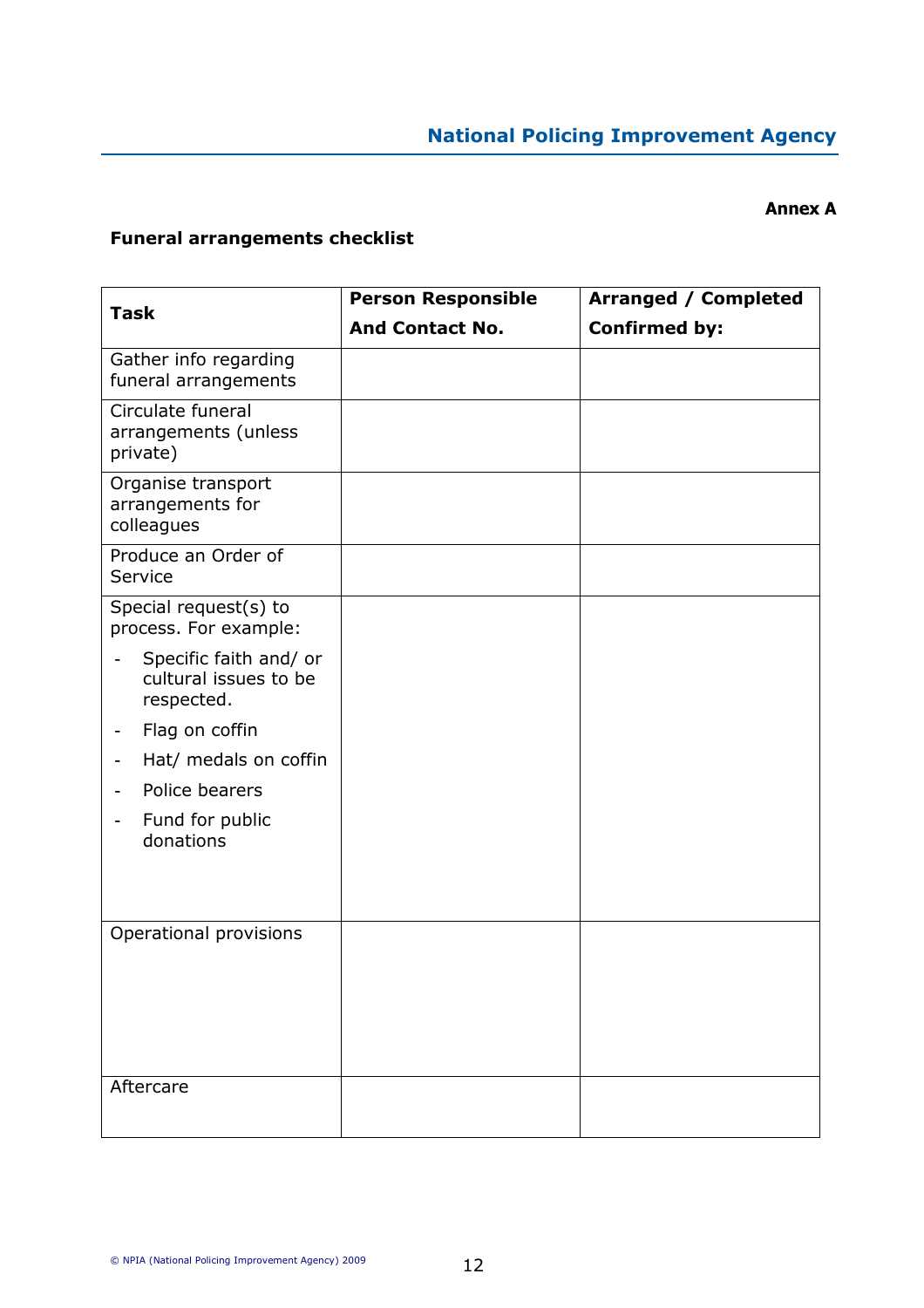### Annex B



### Position of Bearer Party

B.1 The coffin should always travel feet first. As the head end always comes out of the hearse first so the bearers need to position themselves accordingly. The officer in charge of the bearer party will give all commands quietly and clearly. The commands are:

**Prepare to Lift':** The bearers should place their hands under the coffin and/or remove the coffin from the hearse. Hearses are fitted with rollers to allow easy movement of the coffin in and out.

'Lift': the bearers should take the weight of the coffin and allow the undertaker to remove the trestles if necessary.

**'Prepare to raise':** The bearers must ensure that the weight of the coffin is equally distributed.

**'Raise':** on this command the bearers should raise the coffin to shoulder height.

'Turn': The bearers should turn to face the foot of the coffin and place the coffin on their shoulders. The outer hand should be placed on the side of the coffin to steady it, while the inner hand should be placed firmly on the outer shoulder of the bearer opposite.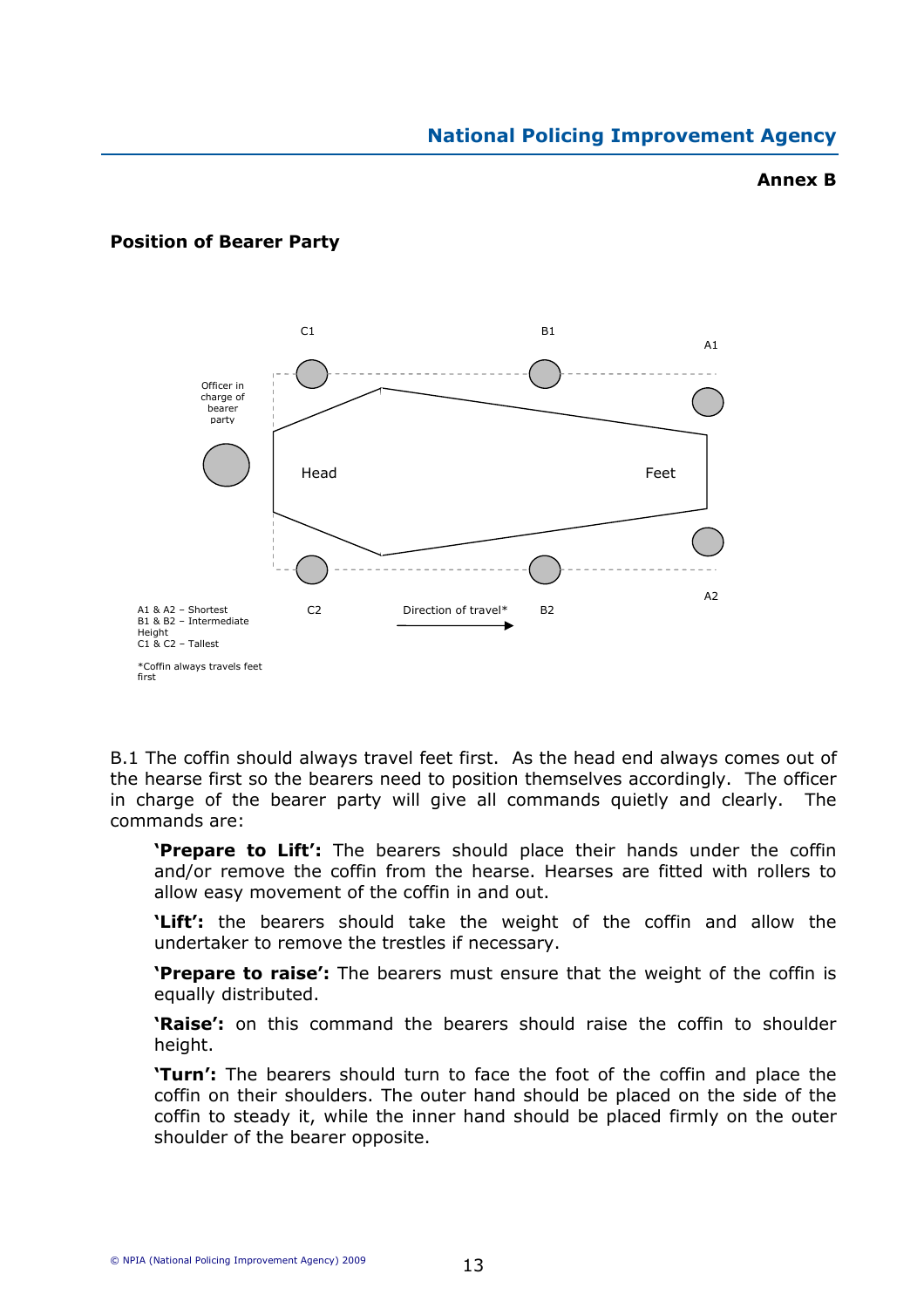**'Slow March':** The bearers should move off on this command. The bearers must move off with the inside foot i.e. the one nearest the coffin, and the officer in charge of the bearer party should keep time by using the commands "inside/outside". However, funeral directors move off with the left foot and use the commands "left/right" and this is perfectly acceptable. Bearer parties should decide during rehearsals which is more appropriate.

**Halt':** The bearers should release their grip on the opposite bearer.

**Turn inwards':** Bearers should turn towards the coffin and take the weight onto both sides.

'Prepare to Lower': The bearers must ensure that the weight of the coffin is equally distributed.

'Lower': The bearers should gently lower the coffin onto the trestles or into the hearse.

B.2 Short, unhurried, regular steps should be taken when carrying the coffin. The bearer party should be seated at the rear or side of the venue where the funeral is to be held so as to come to the coffin when required without crossing in front of the minister of religion (or equivalent).

B.3 When returning to the coffin after the service the bearer party should take up the same positions prior to lifting the coffin. At the end of the service, before the deceased is carried out, the coffin needs to be turned around so that the feet end is carried out first.

The order of the funeral procession into and out of the funeral venue is as follows:



first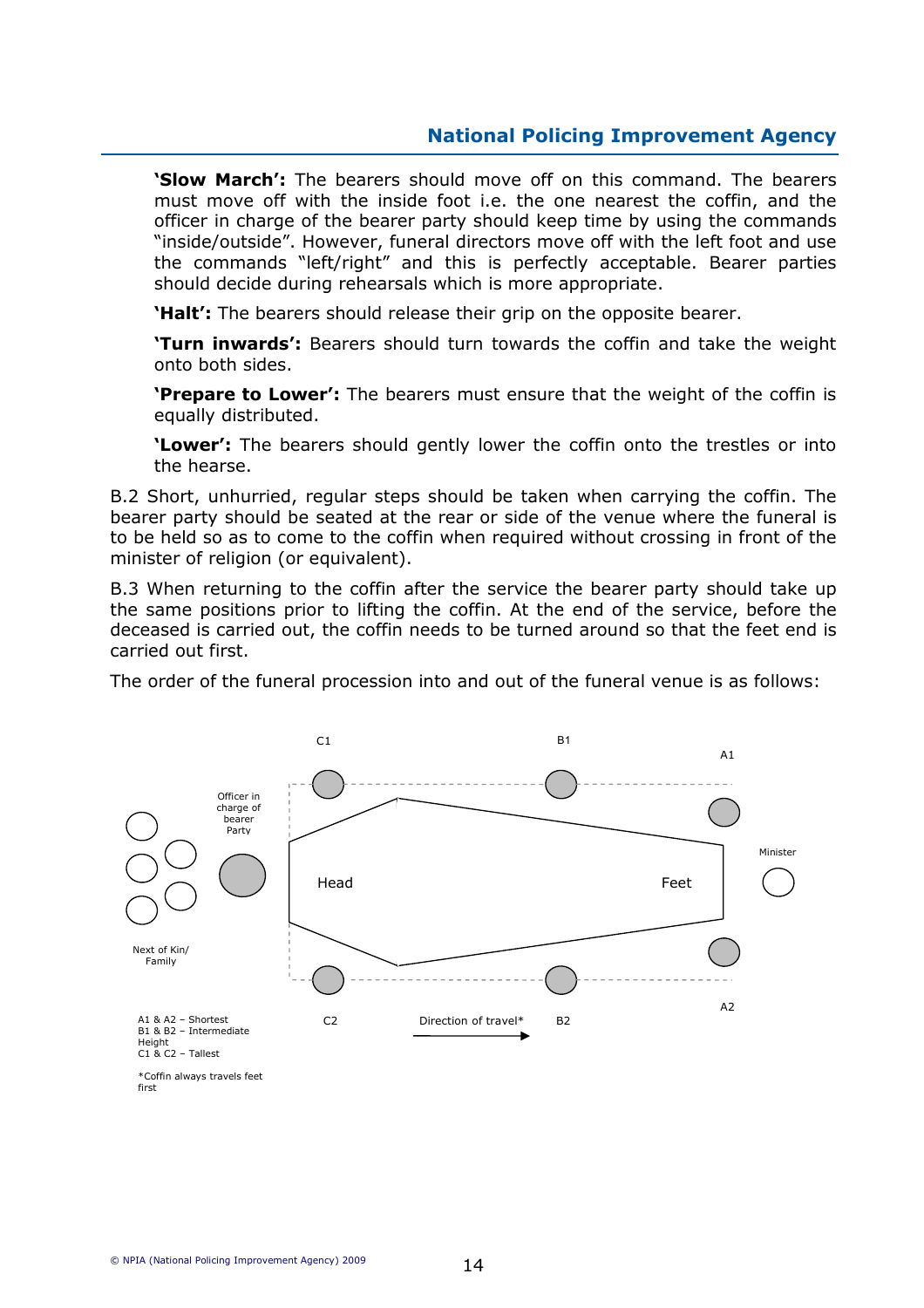B.4 The above provides a broad outline of the role of the Bearers. However it should be recognised that this process may not be appropriate for some services. It is unlikely that the family would request a bearer party were it to transgress faith or cultural aspects of the ceremony.

B.5 The family should be made aware of the role of the bearer party, and they and presiding minister should be consulted as to whether the above guidance is appropriate. It is important that following this consultation nothing is changed without the consent of the family.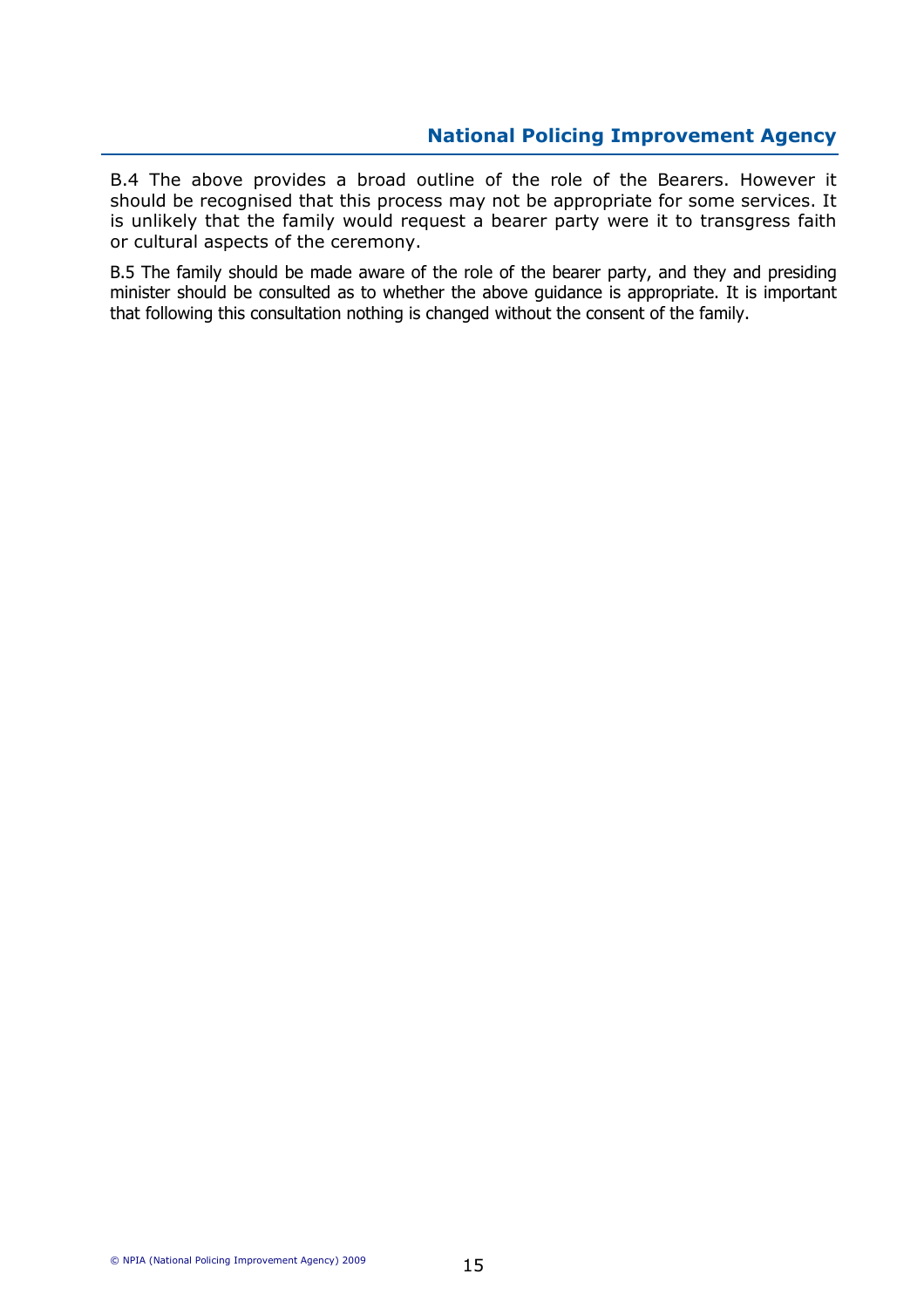### Annex C

### Police Diversity Support Groups/ Support Contact Numbers

Relatives of the deceased should be directed in the first instance to the support services provided by the police forces themselves. Information on the extent of such services can be obtained directly from the police welfare departments. In addition, these departments will be able direct the family to relevant police charities who may be able to additionally assist with welfare needs/ hardship.

### The National Association of Chaplains to the Police

Website: www.police-chaplains.org.uk

Chaplains provide a range of confidential support services to members of the police service.

### Care of Police Survivors (COPS) 0870 744 2586

Website: http://www.ukcops.org/

Registered UK charity dedicated to helping the families of police officers who have lost their lives in the line of duty, rebuild their lives.

### National Association of Retired Police Officers (NARPO) 01924 362166

Website: www.narpo.org

A member organisation representing retired police officers of all ranks and police widows from police forces throughout England and Wales. They offer a range of services to members including those relating to welfare.

### Samaritans 08457 90 90 90

Website: www.samaritans.org.uk

A confidential emotional support for anyone in crisis.

### Depression Alliance Cymru 0845 123 2320

A UK charity offering information to people with depression.

### British Association for Counselling and Psychotherapy 0870 443 5252

Website: www.bacp.co.uk

Access to a list of qualified counsellors available in your area.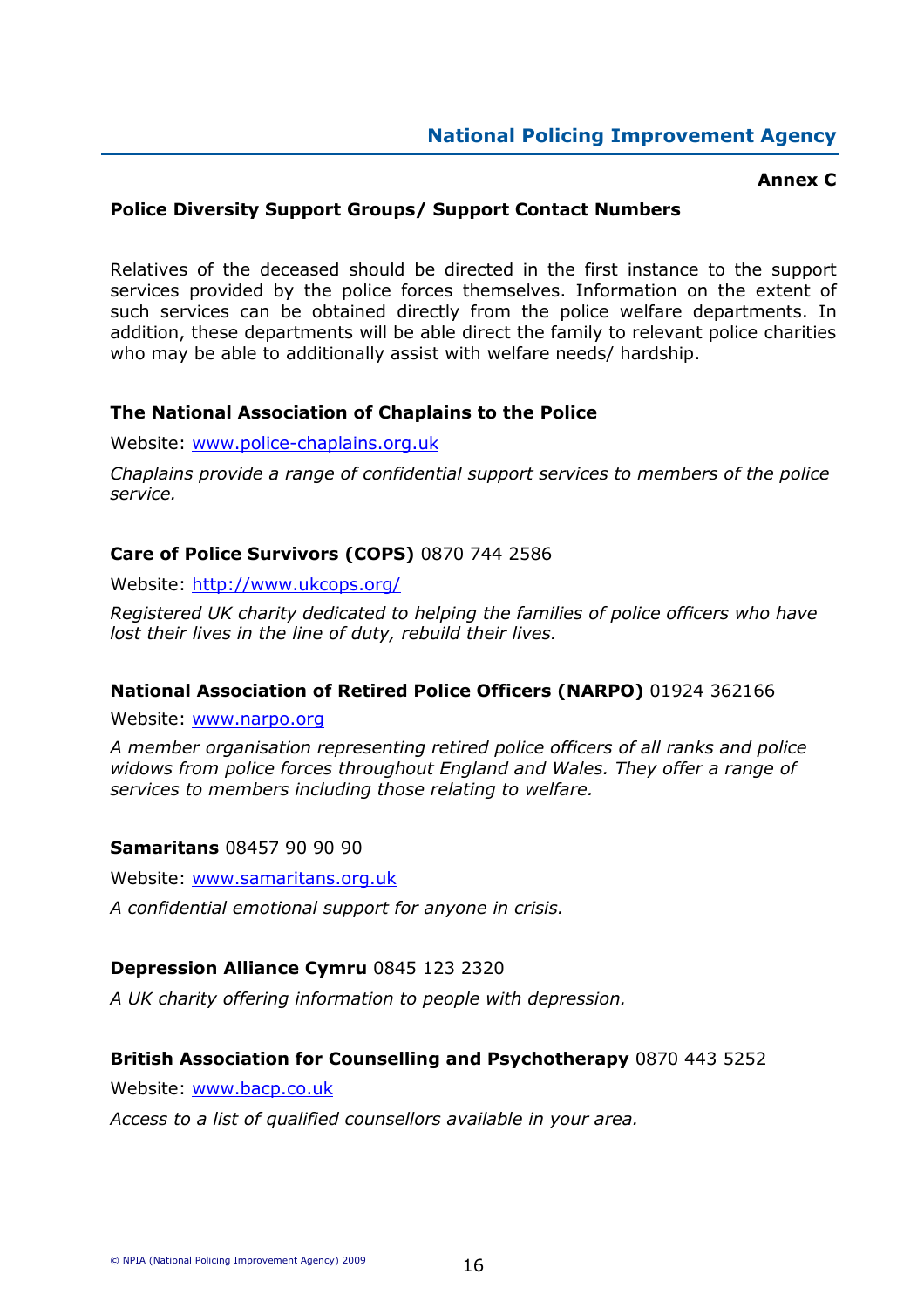### National Association of Widows 0845 838 2261

Website: www.nawidows.org.uk/

Charity for widows, run by widows.

### Road Peace 0845 4500 355

Website: www.roadpeace.org

A specialist charity who support road traffic victims and their families. They provide practical and emotional support and information.

### The Child Bereavement Trust 0845 357 1000

Website www.childbereavement.org.uk

Information for young people who have lost someone close to them.

### Support Line 020 8554 9004

Website www.supportline.org.uk

Provides confidential emotional support to children, young people and adults on any issue, referring you to sources of help in your area.

### Winston's Wish 01242 515157 / 0845 20 30 40 5

Website www.winstonswish.org.uk

Support for bereaved children, parents and carers.

### Childhood Bereavement Network 020 7843 6309 - Wrexham branch 01978 316 800

Website www.childhoodbereavementnetwork.org.uk/

National Resource for bereaved children and young people, their parents and care givers.

### The Compassionate Friends 08451 23 23 04

Website www.tcf.org.uk

Offers bereaved parents and their families understanding and support after the death of a child.

### The Child Death Helpline 0800 282 986

Website www.childdeathhelpline.org.uk